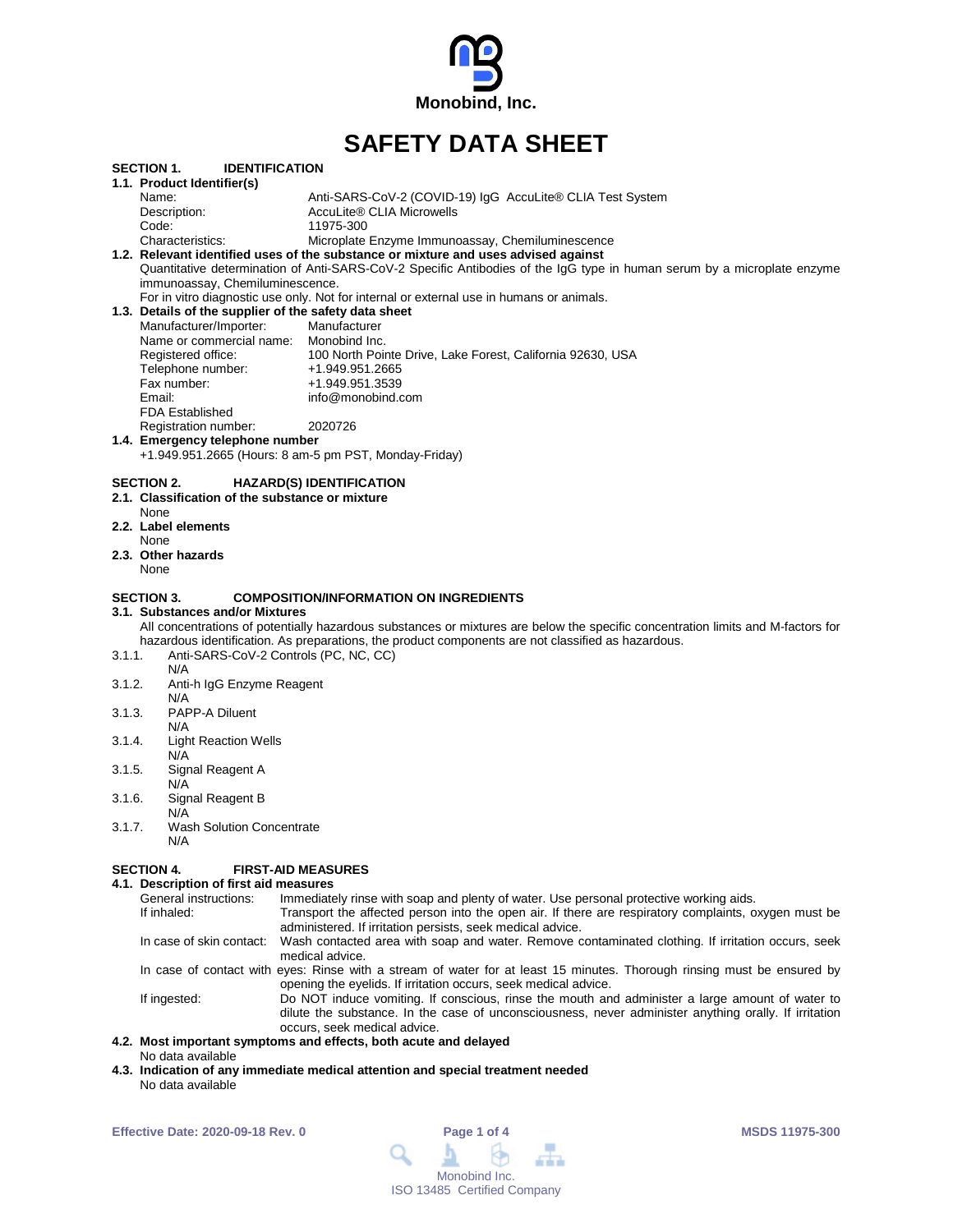#### **SECTION 5. FIRE-FIGHTING MEASURES**

- **5.1. Extinguishing media**
- Carbon dioxide, dry powder, foam, water
- **5.2. Special hazards arising from the substance or mixture**
- None **5.3. Advice for firefighters**

Wear appropriate personal protective equipment and clothing. Wear self-contained breathing apparatus, if necessary.

#### **SECTION 6. ACCIDENTAL RELEASE MEASURES**

#### **6.1. Personal precautions, protective equipment and emergency procedures**

- Avoid contact with skin and eyes. Wear suitable personal protective clothing.
- **6.2. Environmental precautions**
	- Avoid penetration into sewerage systems, surface and ground water. Avoid soil pollution.
- **6.3. Methods and material for containment and cleaning up** Cover with suitable absorbing material. After removing the substance, rinse the spot of spilling thoroughly with water and soap. Dispose of waste according to all federal, state, and local regulations.
- **6.4. Reference to other sections**

See Section 8 for personal protective equipment. See Section 13 for appropriate disposal methods.

### **SECTION 7. HANDLING AND STORAGE**

### **7.1. Precautions for safe handling**

Avoid spills. Avoid contact with skin, eyes and clothing. Use suitable protective means to work with the substance. Use in a well-ventilated area. Follow good manufacturing practices when using product. Do not drink, smoke, or eat in work areas.

# **7.2. Conditions for safe storage, including any incompatibilities**

7.2.1. Kit and unopened components:

Store at temperatures between  $+2$  and  $+8$  °C in a dry and dark place until expiration date. Avoid extended exposure to heat and light.

- 7.2.1. Opened components:
- Stable for sixty (60) days when stored at 2-8 °C.
- 7.2.2. For prepared reagents (see product insert):

Diluted wash buffer should be stored at room temperature (2-30 °C) for up to 60 days.

Working Signal solution should be stored at 2-8 °C and is stable for thirty-six (36) hours.

#### **7.3. Specific end uses**

Product procedure should be performed by a skilled individual or trained professional for in vitro diagnostic use only.

#### **SECTION 8. EXPOSURE CONTROL/PERSONAL PROTECTION**

**8.1. Control parameters**

No substances with occupational exposure limits.

- **8.2. Exposure controls** 8.2.1. Eye/face protection: Safety glasses or goggles with side shields recommended<br>8.2.2. Skin protection: Compatible protective gloves recommended. Wash han Compatible protective gloves recommended. Wash hands after properly removing and disposing of gloves. Other skin protection: Laboratory coats are recommended.<br>
Respiratory protection: No respiratory protection is required 8.2.3. Respiratory protection: No respiratory protection is required. Use product in rooms enabling good ventilation. If local exhaustion is necessary, general (forced) exhaustion is recommended. 8.2.4. Thermal hazards: None
- 

#### **SECTION 9. PHYSICAL AND CHEMICAL PROPERTIES**

# **9.1. Information on basic physical and chemical properties**

Annearance:

| '                             |                                                                                                  |
|-------------------------------|--------------------------------------------------------------------------------------------------|
| Physical state (at 20 °C)     |                                                                                                  |
| Liquid:                       | Calibrators, Control, Diluent, Tracer Reagent, Buffer Reagent, Wash Solution Concentrate, Signal |
|                               | Solution                                                                                         |
| Solid:                        | Microtiter strips                                                                                |
| Colour                        |                                                                                                  |
| Straw:                        | Calibrators, Control, Diluent                                                                    |
| Yellow:                       | <b>Tracer Reagent</b>                                                                            |
|                               | <b>Buffer Reagent</b>                                                                            |
| Clear:                        | Signal, Wash                                                                                     |
| Odour:                        | <b>Odourless</b>                                                                                 |
| Odour threshold:              | Not applicable                                                                                   |
| pH value:                     | Stop solution: $<$ 3                                                                             |
|                               | Controls: $7.4 \pm 0.2$                                                                          |
|                               | Tracer Reagent: $7.3 \pm 0.2$                                                                    |
|                               | Buffer: $7.3 \pm 0.2$                                                                            |
|                               | Microtiter strips: $7.5 \pm 0.2$                                                                 |
|                               | Wash Solution Concentrate: $8.8 \pm 0.2$                                                         |
|                               | Signal Reagent A: $9.0 \pm 0.2$                                                                  |
|                               | Signal Reagent B: $5.0 \pm 0.2$                                                                  |
| Melting point/freezing point: | Not determined                                                                                   |
|                               | Orange:                                                                                          |

**Effective Date: 2020-09-18 Rev. 0 Page 2 of 4 MSDS 11975-300**

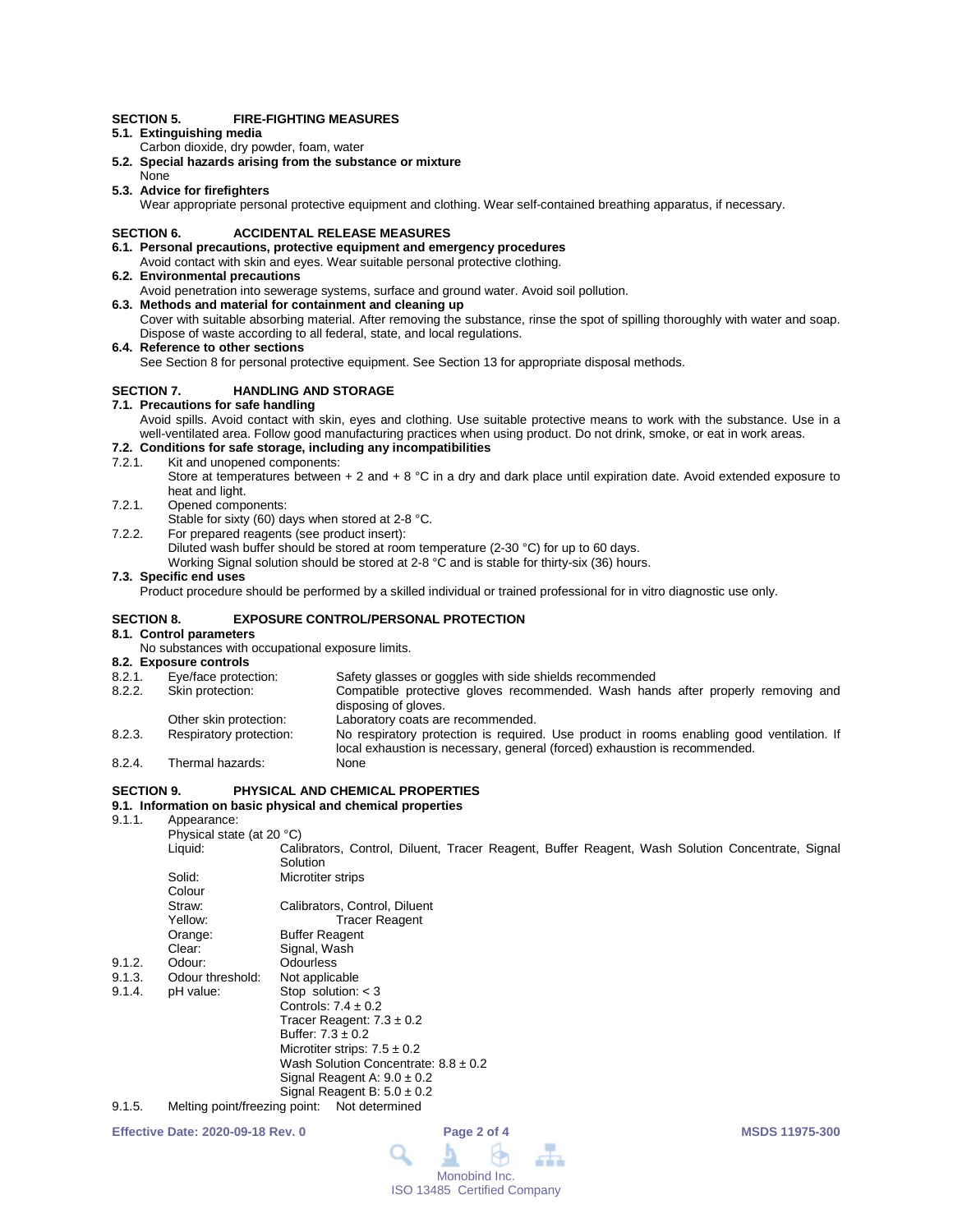- 9.1.6. Initial boiling point/ boiling range: Not determined<br>9.1.7. Flash point: Not applicable
- 9.1.7. Flash point: Not applicable<br>9.1.8. Evaporation rate: Not determined
- 9.1.8. Evaporation rate: Not determined<br>9.1.9. Flammability (solid, gas): Not flammable
- 9.1.9. Flammability (solid, gas):<br>9.1.10. Upper/lower flammability of
- 9.1.10. Upper/lower flammability or explosive limits: Not applicable<br>9.1.11. Vapour pressure: Not determined
- 9.1.11. Vapour pressure: Not determined<br>9.1.12. Vapour density: Not determined
- 9.1.12. Vapour density: Not determined<br>9.1.13. Relative density: Not determined
- 9.1.13. Relative density:<br>9.1.14. Solubility:
- 9.1.14. Solubility: Water soluble<br>9.1.15. Partition coefficient: n-octanol/wate
- Partition coefficient: n-octanol/water: Not determined<br>Auto-ignition temperature: Not applicable
- 9.1.16. Auto-ignition temperature:<br>9.1.17. Decomposition temperature
- 9.1.17. Decomposition temperature: Not determined<br>9.1.18. Viscosity: Not determined
- 9.1.18. Viscosity: Not determined<br>9.1.19. Explosive properties: None
- 9.1.19. Explosive properties: None<br>9.1.20. Oxidising properties: Not determined Oxidising properties:
- **9.2. Other information**
- None

#### **SECTION 10. STABILITY AND REACTIVITY**

#### **10.1.Reactivity**

No known reactivity hazards associated with product **10.2.Chemical stability**

- Stable under recommended storage conditions
- **10.3.Possibility of hazardous reactions**
- No hazardous polymerization
- **10.4.Conditions to avoid**
- Excessive heat and light **10.5.Incompatible materials**
	- Acids
- **10.6.Hazardous decomposition products** Not determined

#### **SECTION 11. TOXICOLOGICAL INFORMATION:**

- 
- **11.1.Information on toxicological effects** 11.1.1. Acute toxicity: Not determined<br>11.1.2. Skin corrosion/irritation: Not determined
- 11.1.2. Skin corrosion/irritation:<br>11.1.3. Serious eve damage/irrit
- 11.1.3. Serious eye damage/irritation: Not determined<br>11.1.4. Respiratory or skin sensitisation: Not determined
- 11.1.4. Respiratory or skin sensitisation: Not do 11.1.5. Germ cell mutagenicity: Not determined
- 11.1.5. Germ cell mutagenicity:<br>11.1.6. Carcinogenicity:
- No component of this product present at levels ≥ 0.1% is identified as probable, possible or confirmed human carcinogen by NTP (National Toxicology Program), IARC (International Agency for Research on Cancer), or OSHA (Occupational Safety & Health Administration)
- 11.1.7. Reproductive toxicity: Not determined<br>11.1.8. STOT-single exposure: Not determined
- 11.1.8. STOT-single exposure: Not determined<br>11.1.9. STOT-repeated exposure: Not determined
- STOT-repeated exposure:
- 11.1.10. Aspiration hazard: Not determined
- 11.1.11. Information on likely routes of exposure:
- If ingested: No known health effects<br>If inhaled: No known health effects
- If inhaled: No known health effects<br>If contact with skin: No known health effects
	- If contact with skin: No known health effects<br>If contact with eves: No known health effects No known health effects
- 11.1.12. Symptoms related to the physical, chemical, and toxicological characteristics: None after short or long-term exposure

#### **SECTION 12. ECOLOGICAL INFORMATION**

#### **12.1.Toxicity**

Not determined.

#### **12.2.Persistence and degradability**

- Not determined
- **12.3.Bioaccumulative potential**
- Not determined
- **12.4.Mobility in soil**
- Not determined
- **12.5.Results of PBT and vPvB assessment**
- Not determined **12.6.Other adverse affects**
- Not determined
- **SECTION 13. DISPOSAL CONSIDERATIONS 13.1.Waste treatment methods**